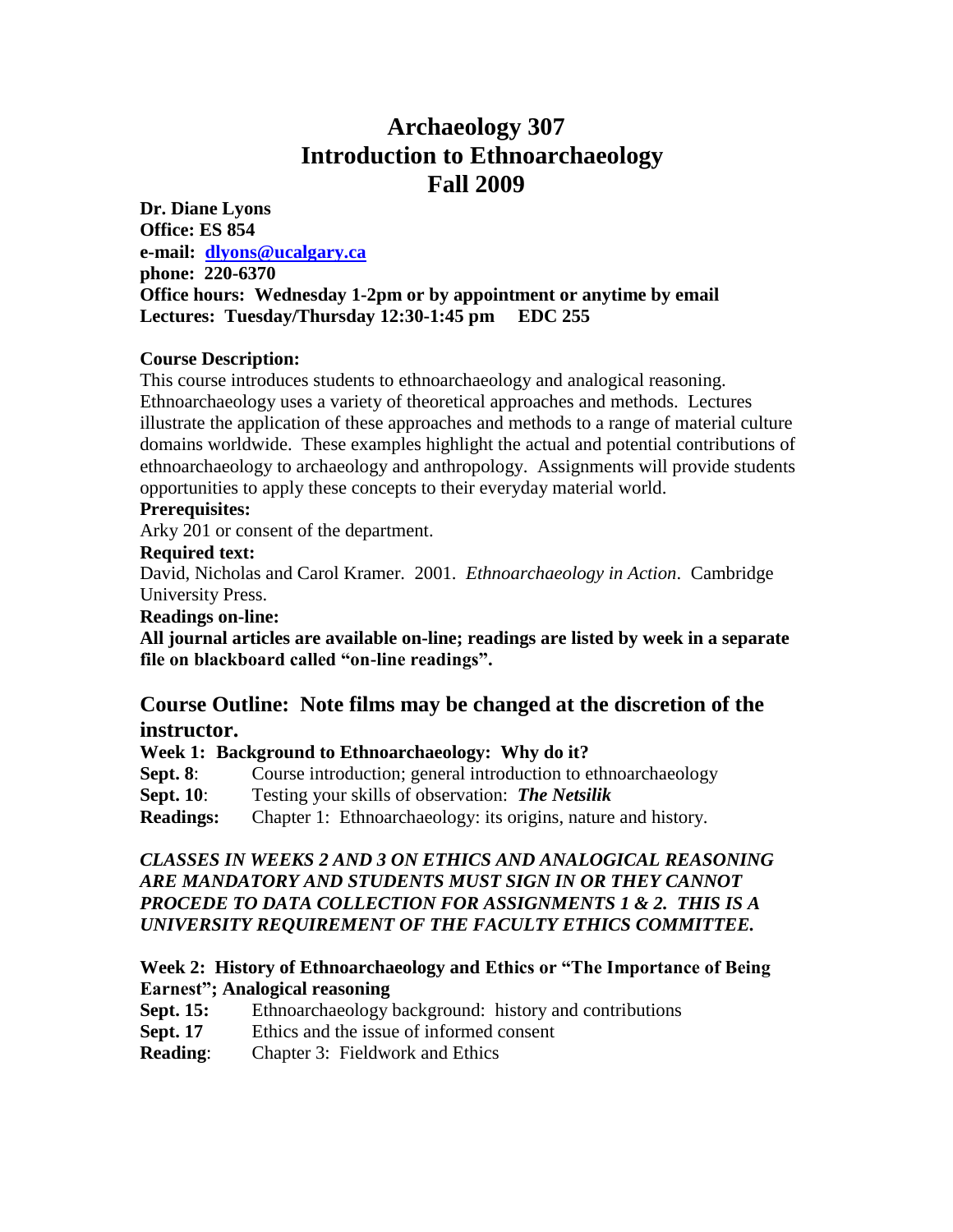#### **Week 3: Ethnoarchaeological Method and Theory**

- **Sept. 22:** Analogical Reasoning: problems and applications
- **Sept. 24:** Theoretical paradigms; Linking ethnoarchaeology and archaeology
- **Film:** Tree of Iron

#### **Week 4: Ethnoarchaeology Method and Theory/Site Formation Processes: Part 1**

- **Sept. 29:** Methodology: collecting and analyzing data
- **Oct. 1:** Site formation processes (processual approaches)
- **Reading:** Chapter 4: Human residues: entering the archaeological context

#### **Week 5: Site Formation Processes: Part 2**

- **Oct. 6:** Site formation processes: (interpretive approaches)
- *Oct. 8: Exam 1 (25% of final grade note: Thursday class)*

## **Week 6: Ethnoarchaeology of Social Identity**

- **Oct. 13:** Theoretical considerations in studying material culture and social identities
- **Oct. 15:** Identity continued
- Film: Blooms of Banjeli (gender)
- **Reading:** Chapter 7: Style and the marking of boundaries: contrasting regional studies.

#### **Week 7: Ethnoarchaeology of Subsistence: Testing Archaeological Assumptions**

- **Oct. 20:** Ethnoarchaeological studies of foragers and farmers
- **Oct. 22:** Food fights: ethnoarchaeological studies of feasting and food preparation *Assignment 1 is due! (20% of final grade)*
- **Reading:** Chapter 5: Fauna and subsistence.

#### **Week 8: Ethnoarchaeology of Monuments, Architecture and Communities**

- **Oct. 27:** Monuments and Vernacular Architecture (memory)
- **Oct. 29:** Communities and Landscapes (Discussion of Assignment 1)
- **Reading** Chapter 10: Architecture

Chapter 8: Settlement: Systems and Patterns

#### **Week 9: Ethnoarchaeology of Households/ Technology**

- **Nov. 3:** Households and social relations
- Nov. 5: Functional and social approaches to technology
- Film: Hide Workers of Ethiopia.
- **Reading:** Chapter 9: Site Structures and Activities
	- Chapter 6: Studying artifacts

## **Week 10: Ethnoarchaeology of Technology**

- Nov. 10: *Exam 2 (25% of final grade in Tuesday class)*
- **Nov. 12: Holiday!!!!!**
- **Reading:** Chapter 6: Studying artifacts

## **Week 11: The Ethnoarchaeology of Specialist Craft Production**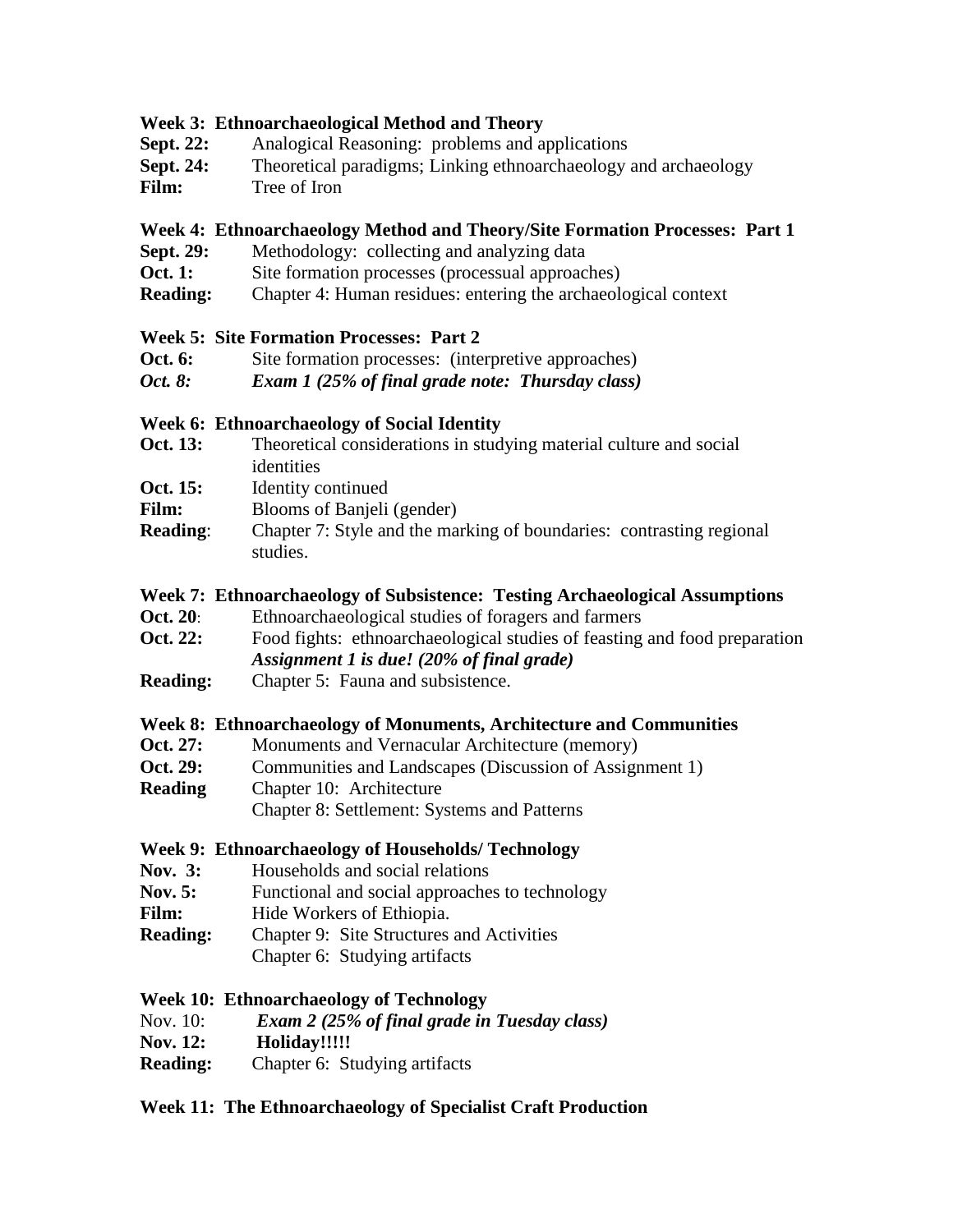| Nov. 17: |  | Social and symbolic approaches to technology (continued) |
|----------|--|----------------------------------------------------------|
|          |  |                                                          |

- Nov. 19: Social and Material perceptions of artisans
- *Assignment 2 is due! (20% of final grade)*
- **Reading:** Chapter 11: Specialist Craft Production and Apprenticeship

#### **Week 12: Trade and Exchange; Systems of Meaning**

- Nov. 24: Ceramic ethnoarchaeology
- Nov. 26: Tracking trade/ discussion of assignment 2
- Film: Potters of Cyprus
- **Reading:** Chapter 12: Trade and Exchange

#### **Week 13**: **Systems of Meaning: The Ethnoarchaeology of Ritual**

- Dec. 1: Ethnoarchaeology of ritual
- *Dec. 3: Final Quiz (10% of final grade)*
- **Reading:** Chapter 13: Mortuary Practices, Status, Ideology, and Systems of Thought

## **Course Evaluation:**

| 40% |
|-----|
| 25% |
| 25% |
| 10% |
|     |

Exams are non-cumulative. Each exam covers the materials in readings, lectures and films presented in that unit. The final quiz covers materials in the last 4 lectures and films. **NO LATE ASSIGNMENTS WILL BE ACCEPTED WITHOUT VALID MEDICAL CERTIFICATE. (They can be handed in early but not after dates posted)**